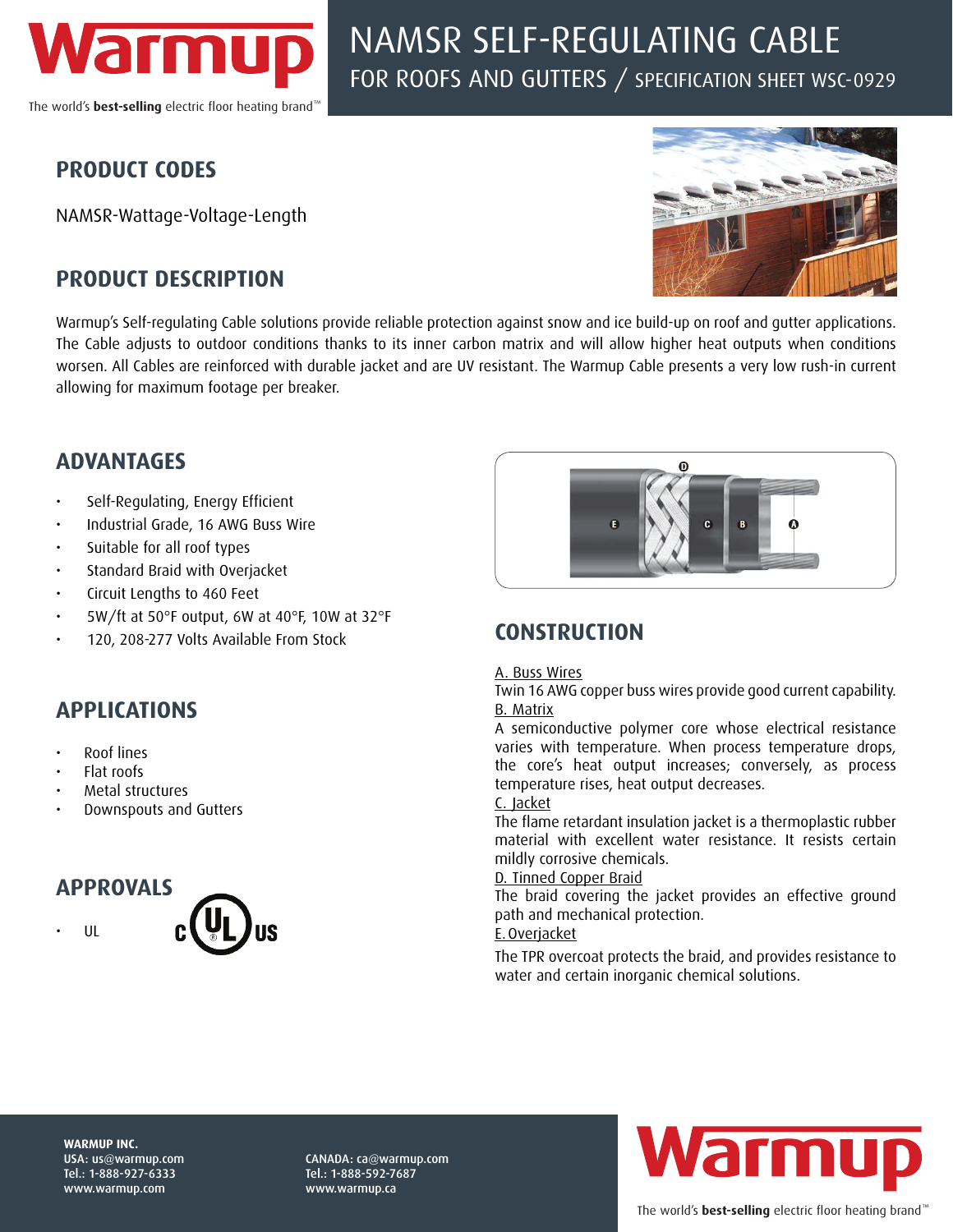

The world's **best-selling** electric floor heating brand

# **HEATING CABLE SELECTION GUIDE**

- 1. Determine Application Data
- 2. Select Cable Rating

Using the selection chart on the following pages and application data from Step 1, above, select the correct cable rating and number of runs needed.

- 3. Calculate Heating Cable Quantity
- 4. Determine Circuits/Circuit Protection

Circuit protection depends on the breaker size being used and the start-up temperature. The Canadian Electrical Code, Part I in Canada and the National Electric Code (NEC 1999) in the USA require the use of ground fault protection breakers for heating cable. The following chart shows the maximum circuit length for a given breaker rating. To determine the number of circuits required for each pipe, divide the total cable (circuit) length found in Step 3 by the maximum circuit length found in the chart. Round up to the next higher number.



To calculate the total amount of wire needed: - Length of gutter/roof - Length of downspout - Note size of overhang - A & B Roof Coverage Example: Gutters 70ft total Roof 30ft x 3 Downspout 16ft x 2 ----------------------------------  $Total = 192$ ft

# **IMPORTANT NOTES ON CABLE SELECTION**

- For any "non-Standard" installations please contact Warmup at (888) 927-6333 (US) or (888) 592-7687 (Canada).
- We assume a minimum ambient temperature of  $0^{\circ}F$  and a thermal insulation of thick fiberglass wrap or equivalent.
- For protection to -20°F minimum ambient use 1" thick fiberglass wrap or equivalent.
- Add 1 foot of heating cable for every valve or spigot in the pipeline make sure to apply this extra cable at each valve/ spigot when installing.
- If your selected cable length is longer than your pipe length, spiral the cable evenly along the length of pipe.
- NAMSRK has 5W/lin ft output at 50°F, 6W/lin ft output at 40°F and 10W/lin ft output at 32°F.
- For 2" pipes and each 2" in diameter, double the output.
- For plastic pipes, consider 25% more heat required.



CANADA: ca@warmup.com Tel.: 1-888-592-7687 www.warmup.ca

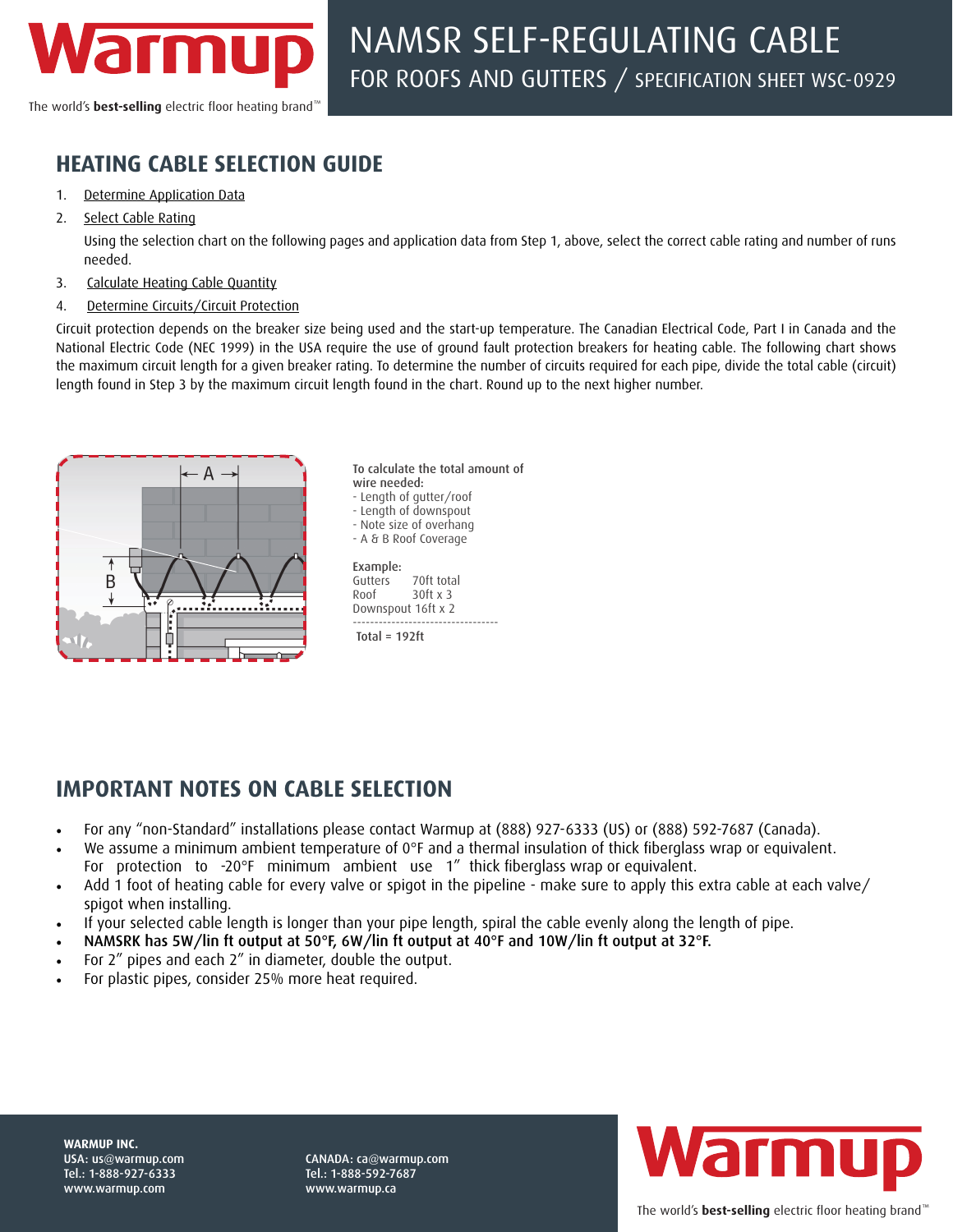

# NAMSR SELF-REGULATING CABLE FOR ROOFS AND GUTTERS / SPECIFICATION SHEET WSC-0929

The world's **best-selling** electric floor heating brand<sup>™</sup>

# **NOMINAL POWER OUTPUT CHART**

| Code         | Length in ft | Voltage     | Power output on pipe at 40°F<br>$(5^{\circ}C)$ in W | Power output on pipe at 50°F.<br>$(10^{\circ}C)$ in W | Power output in ice & snow at 32°F<br>$(0^{\circ}C)$ in W |
|--------------|--------------|-------------|-----------------------------------------------------|-------------------------------------------------------|-----------------------------------------------------------|
| NAMSRK-6FT   | 6            | $110 - 120$ | 36                                                  | 30                                                    | 60                                                        |
| NAMSRK-12FT  | 12           | $110 - 120$ | 72                                                  | 60                                                    | 120                                                       |
| NAMSRK-18FT  | 18           | $110 - 120$ | 108                                                 | 90                                                    | 180                                                       |
| NAMSRK-24FT  | 24           | $110 - 120$ | 144                                                 | 120                                                   | 240                                                       |
| NAMSRK-50FT  | 50           | $110 - 120$ | 300                                                 | 250                                                   | 500                                                       |
| NAMSRK-75FT  | 75           | $110 - 120$ | 450                                                 | 375                                                   | 750                                                       |
| NAMSRK-100FT | 100          | $110 - 120$ | 600                                                 | 500                                                   | 1000                                                      |

### **BREAKER SIZING AT MINIMUM START-UP AMBIENT TEMPERATURE**

| Min. Start-up<br>Temp.  | <b>Breaker</b> | <b>NAMSR-3W</b> |             |             | NAMSR-5W    |             |             | <b>NAMSR-8W</b> |             |             |             |             |             |
|-------------------------|----------------|-----------------|-------------|-------------|-------------|-------------|-------------|-----------------|-------------|-------------|-------------|-------------|-------------|
|                         |                | <b>120V</b>     | <b>208V</b> | <b>240V</b> | <b>277V</b> | <b>120V</b> | <b>208V</b> | <b>240V</b>     | <b>277V</b> | <b>120V</b> | <b>208V</b> | <b>240V</b> | <b>277V</b> |
| 50°F (10°C)             | 15             | 330             | 624         | 650         | 702         | 225         | 423         | 450             | 491         | 150         | 276         | 300         | 333         |
|                         | 20             | 330             | 634         | 660         | 713         | 265         | 498         | 530             | 578         | 200         | 368         | 400         | 444         |
|                         | 30             | 330             | 634         | 660         | 713         | 265         | 498         | 530             | 578         | 210         | 386         | 420         | 466         |
|                         | 40             | 330             | 634         | 660         | 713         | 265         | 498         | 530             | 578         | 210         | 386         | 420         | 466         |
| 0°F (-18°C)             | 15             | 200             | 374         | 390         | 421         | 240         | 263         | 280             | 305         | 100         | 184         | 200         | 222         |
|                         | 20             | 265             | 509         | 530         | 572         | 190         | 353         | 375             | 409         | 130         | 239         | 260         | 289         |
|                         | 30             | 330             | 634         | 660         | 713         | 265         | 498         | 530             | 578         | 200         | 368         | 400         | 444         |
|                         | 40             | 330             | 634         | 660         | 713         | 265         | 498         | 530             | 578         | 210         | 386         | 420         | 466         |
| $-20$ °F (-29°C)        | 15             | 175             | 336         | 350         | 378         | 125         | 230         | 245             | 267         | 85          | 156         | 170         | 189         |
|                         | 20             | 230             | 442         | 460         | 497         | 165         | 306         | 325             | 354         | 115         | 212         | 230         | 255         |
|                         | 30             | 330             | 634         | 660         | 713         | 245         | 461         | 490             | 534         | 175         | 322         | 350         | 389         |
|                         | 40             | 330             | 634         | 660         | 713         | 265         | 498         | 530             | 578         | 210         | 386         | 420         | 466         |
| $-40^{\circ}$ F (-40°C) | 15             | 155             | 298         | 310         | 335         | 110         | 202         | 215             | 234         | 75          | 138         | 150         | 167         |
|                         | 20             | 205             | 394         | 410         | 443         | 145         | 273         | 290             | 316         | 105         | 193         | 210         | 233         |
|                         | 30             | 310             | 595         | 620         | 670         | 215         | 404         | 430             | 469         | 160         | 294         | 320         | 355         |
|                         | 40             | 330             | 634         | 660         | 713         | 265         | 498         | 530             | 578         | 180         | 331         | 360         | 400         |

**WARMUP INC.**  USA: us@warmup.com Tel.: 1-888-927-6333 www.warmup.com

CANADA: ca@warmup.com Tel.: 1-888-592-7687 www.warmup.ca

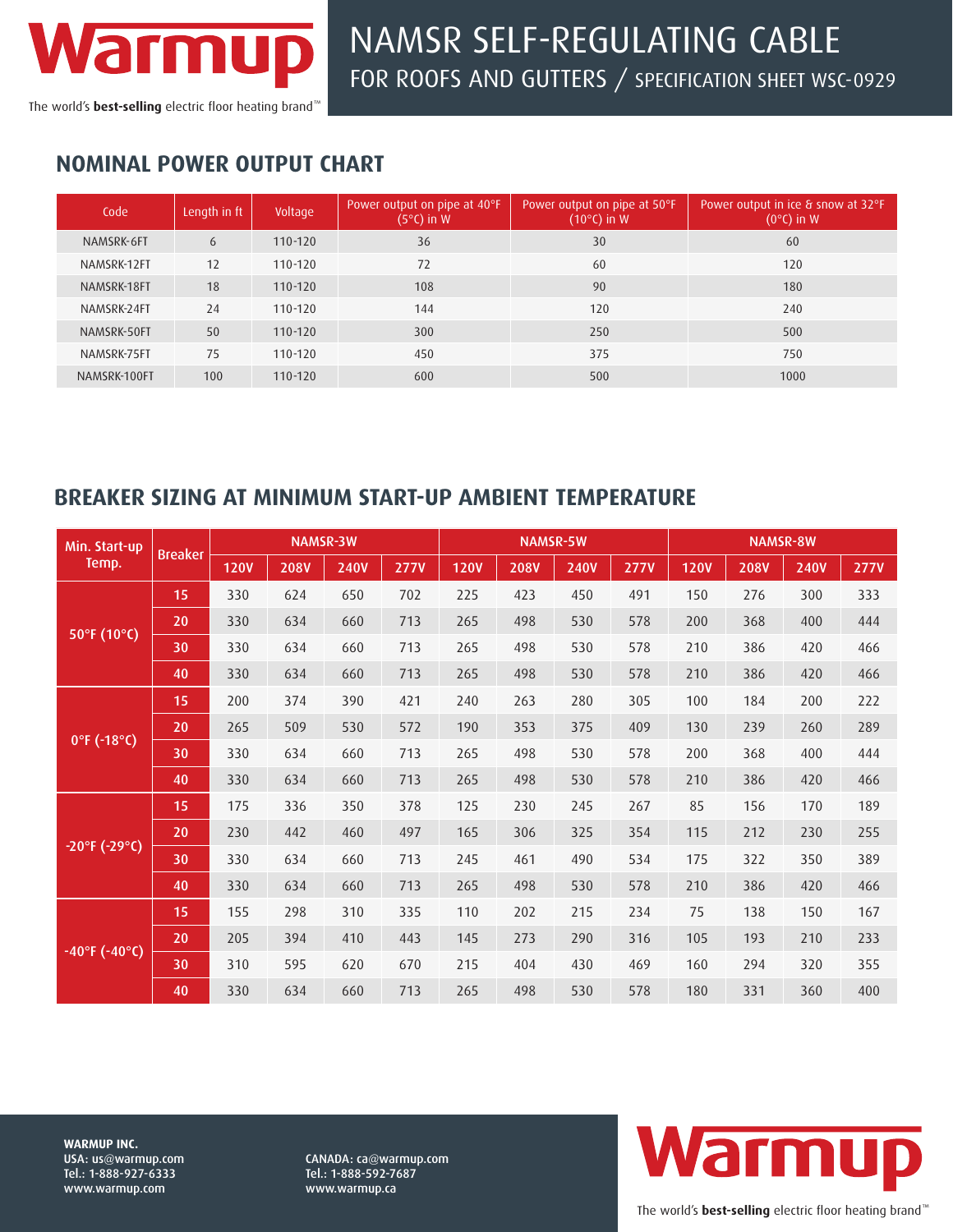

The world's **best-selling** electric floor heating brand™

#### **ACCESSORIES**

Warmup has a complete line of accessories specifically designed for use with NAMSR cable. Use only Warmup accessories to ensure the performance of the system.

| Code              | <b>Description</b>                                                               |  |  |  |
|-------------------|----------------------------------------------------------------------------------|--|--|--|
| <b>HANGER-KIT</b> | Downspout Hanger for Self-Regulating Cable and Roof/Gutter heaters               |  |  |  |
| NAM-POWER-KIT     | Power Connection Kit for Self-Regulating Cable. Includes 2 warning labels        |  |  |  |
| NAM-SPLICE-KIT    | Splice/Tee Kit for Self-Regulating Cable                                         |  |  |  |
| NAM-END-KIT       | End Seal Kit for Self-Regulating Cable                                           |  |  |  |
| ROOF-CLIP         | Roof Clips. Sold 50/pkg.                                                         |  |  |  |
| SB-190            | Adhesive for Warmup Roof Clips                                                   |  |  |  |
| CRDS-15-GFI       | 6ft lead with GFCI 3-prong molded plug, NEMA 5-15,15 amp, 14/3                   |  |  |  |
| SPEEDFIT-BOX      | Power connection Box (6x6x3) with Pipe-Mounting Bracket for Self-Reg connections |  |  |  |
| SPEEDFIT-SPLICE   | In-line splicing box for fast and weathertight connections in the field          |  |  |  |
| SPEEDFIT-TEE      | 3-Way T-splice box for fast and weathertight connections in the field            |  |  |  |

## **PRODUCT SIZE LISTING**

| Code              | <b>Description</b>                                                                                                 |
|-------------------|--------------------------------------------------------------------------------------------------------------------|
| NAMSR-5W-120-250  | Self-Regulated 16GA Cable, 120V, 5W/linear foot. Sold in 250' length spools.                                       |
| NAMSR-5W-240-250  | Self-Regulated 16GA Cable, 208-277V, 5W/linear foot. Sold in 250' length spools.                                   |
| NAMSR-8W-120-250  | Self-Regulated 16GA Cable, 120V, 8W/linear foot. Sold in 250' length spools.                                       |
| NAMSR-8W-240-250  | Self-Regulated 16GA Cable, 208-277V, 8W/linear foot. Sold in 250' length spools.                                   |
| NAMSR-5W-120-1000 | Self-Regulated 16GA Cable, 120V, 5W/linear foot. Sold in 1000' length spools.                                      |
| NAMSR-5W-240-1000 | Self-Regulated 16GA Cable, 208-277V, 5W/linear foot. Sold in 1000' length spools.                                  |
| NAMSR-8W-120-1000 | Self-Regulated 16GA Cable, 120V, 8W/linear foot. Sold in 1000' length spools.                                      |
| NAMSR-8W-240-1000 | Self-Regulated 16GA Cable, 208-277V, 8W/linear foot. Sold in 1000' length spools.                                  |
| NAMSRK-6FT        | SR Cable Kit, 120V, 5W 6 ft. linear length terminated at one end. Includes 6' lead wire and 3-prong molded plug.   |
| NAMSRK-12FT       | SR Cable Kit, 120V, 5W 12 ft. linear length terminated at one end. Includes 6' lead wire and 3-prong molded plug.  |
| NAMSRK-18FT       | SR Cable Kit, 120V, 5W 18 ft. linear length terminated at one end. Includes 6' lead wire and 3-prong molded plug.  |
| NAMSRK-24FT       | SR Cable Kit, 120V, 5W 24 ft. linear length terminated at one end. Includes 6' lead wire and 3-prong molded plug.  |
| NAMSRK-50FT       | SR Cable Kit, 120V, 5W 50 ft. linear length terminated at one end. Includes 6' lead wire and 3-prong molded plug.  |
| NAMSRK-75FT       | SR Cable Kit, 120V, 5W 75 ft. linear length terminated at one end. Includes 6' lead wire and 3-prong molded plug.  |
| NAMSRK-100FT      | SR Cable Kit, 120V, 5W 100 ft. linear length terminated at one end. Includes 6' lead wire and 3-prong molded plug. |

**WARMUP INC.**  USA: us@warmup.com Tel.: 1-888-927-6333 www.warmup.com

CANADA: ca@warmup.com Tel.: 1-888-592-7687 www.warmup.ca